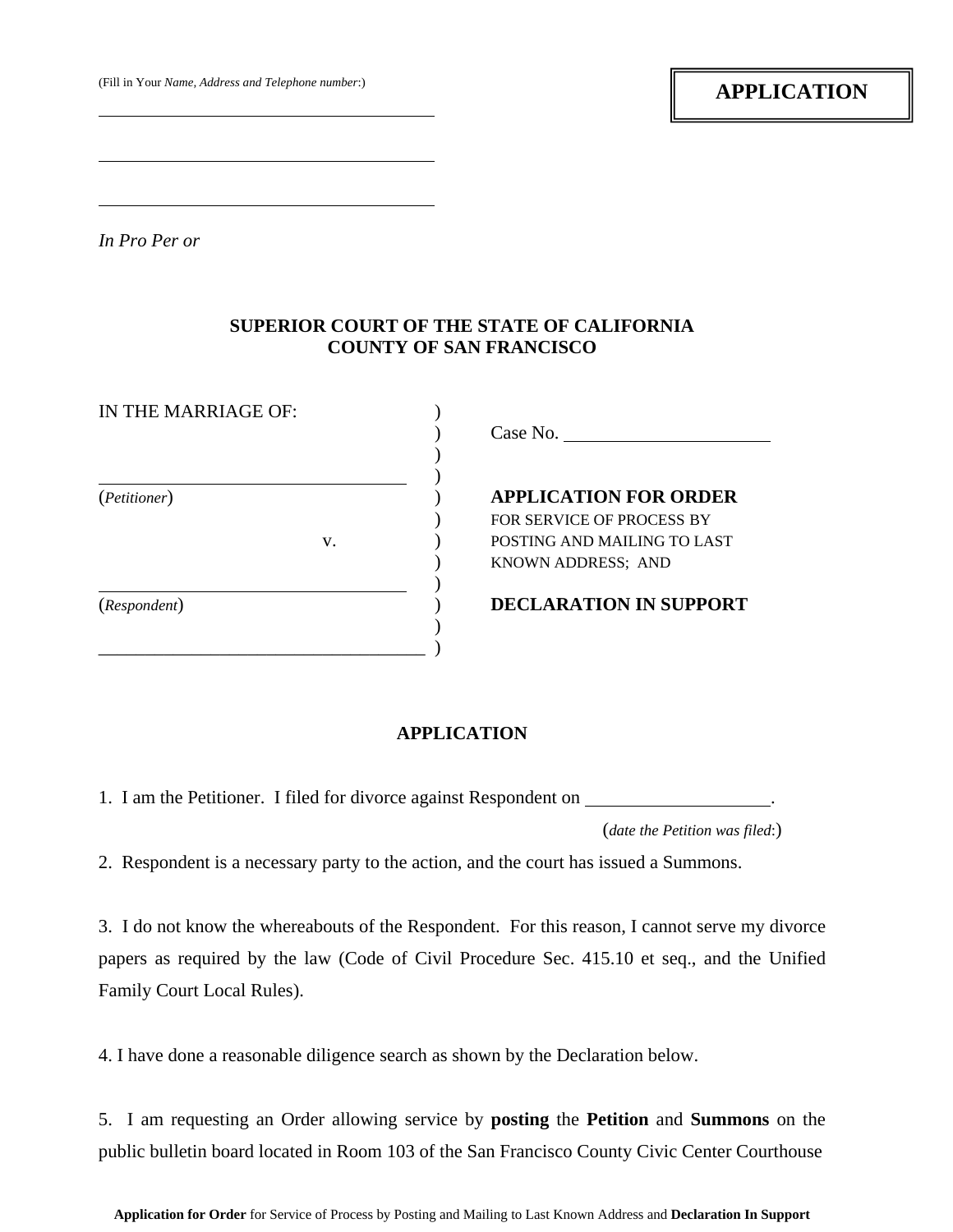at 400 McAllister Street, San Francisco, CA 94102, **and also** by **mailing** a copy of the **Petition** and **Summons** to Respondent's last known address.

6. I can't afford the cost of publishing the Summons in a newspaper.

7. When I filed for divorce, I **did** ask for a Fee Waiver.

8. My Fee Waiver **is pending**.

9. My income is  $\frac{1}{2}$  per month to support \_\_\_\_\_\_\_\_\_\_\_\_\_\_\_\_\_\_\_ person(s) (*number of people you support*).

WHEREFORE, I ask that the Court give me an Order allowing service of my Petition and Summons on Respondent by **posting** in the public bulletin board located in Room 103 of the SAN FRANCISCO COUNTY CIVIC CENTER COURTHOUSE at 400 McAllister Street, San Francisco, CA 94102 **and also** by **mailing** these documents to Respondent's last known address (pursuant to Code of Civil Procedure Section 415.50 and the Government Code Section 6064).

*Date*: \_\_\_\_\_\_\_\_\_\_\_\_\_\_\_\_\_\_\_\_\_\_\_\_\_\_\_

*Name*: *Signature:* \_\_\_\_\_\_\_\_\_\_\_\_\_\_\_\_\_\_\_\_\_\_\_\_\_\_\_\_\_

In Pro Per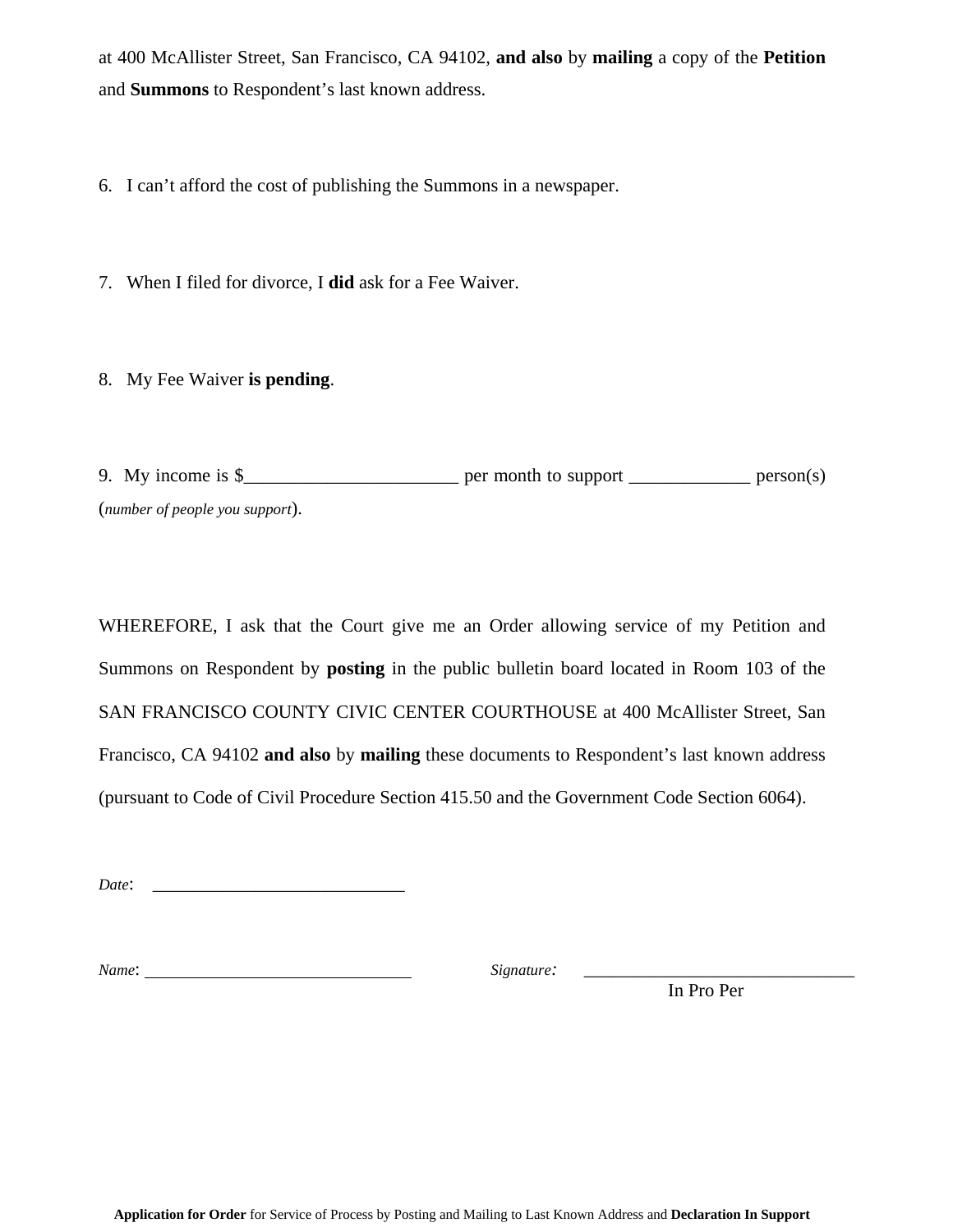## **DECLARATION IN SUPPORT OF APPLICATION FOR POSTING and MAILING TO LAST KNOWN ADDRESS**

1. Respondent's name is (*Respondent's name here*):

2. His/her last known address is (*last known address must be included here even if you know they don't live there*:)

\_\_\_\_\_\_\_\_\_\_\_\_\_\_\_\_\_\_\_\_\_\_\_\_\_\_\_\_\_\_\_\_\_\_\_\_\_\_\_\_\_\_\_\_\_\_\_\_\_\_\_\_\_\_\_\_\_\_\_\_\_\_\_\_\_\_\_\_\_\_\_\_\_\_\_\_\_\_\_\_\_\_.

- 3. I last saw Respondent on or about the following date: \_\_\_\_\_\_\_\_\_\_\_\_\_\_\_\_\_\_\_\_\_\_\_\_\_\_\_\_\_\_\_\_\_\_\_\_\_.
- 4. I lost track of Respondent in the following way *(Explain your situation. This is where you get to tell the Judge how you lost track of the Respondent.):*

5. I have done a recent search with all relatives, friends, recent employers, and other persons likely to know where the Respondent is.

 This is the information I found out: (*List here the dates, the addresses and the names of the people you spoke with. Tell the Court what happened. Give a lot of detail so you will have a better chance that your Application will be granted.*)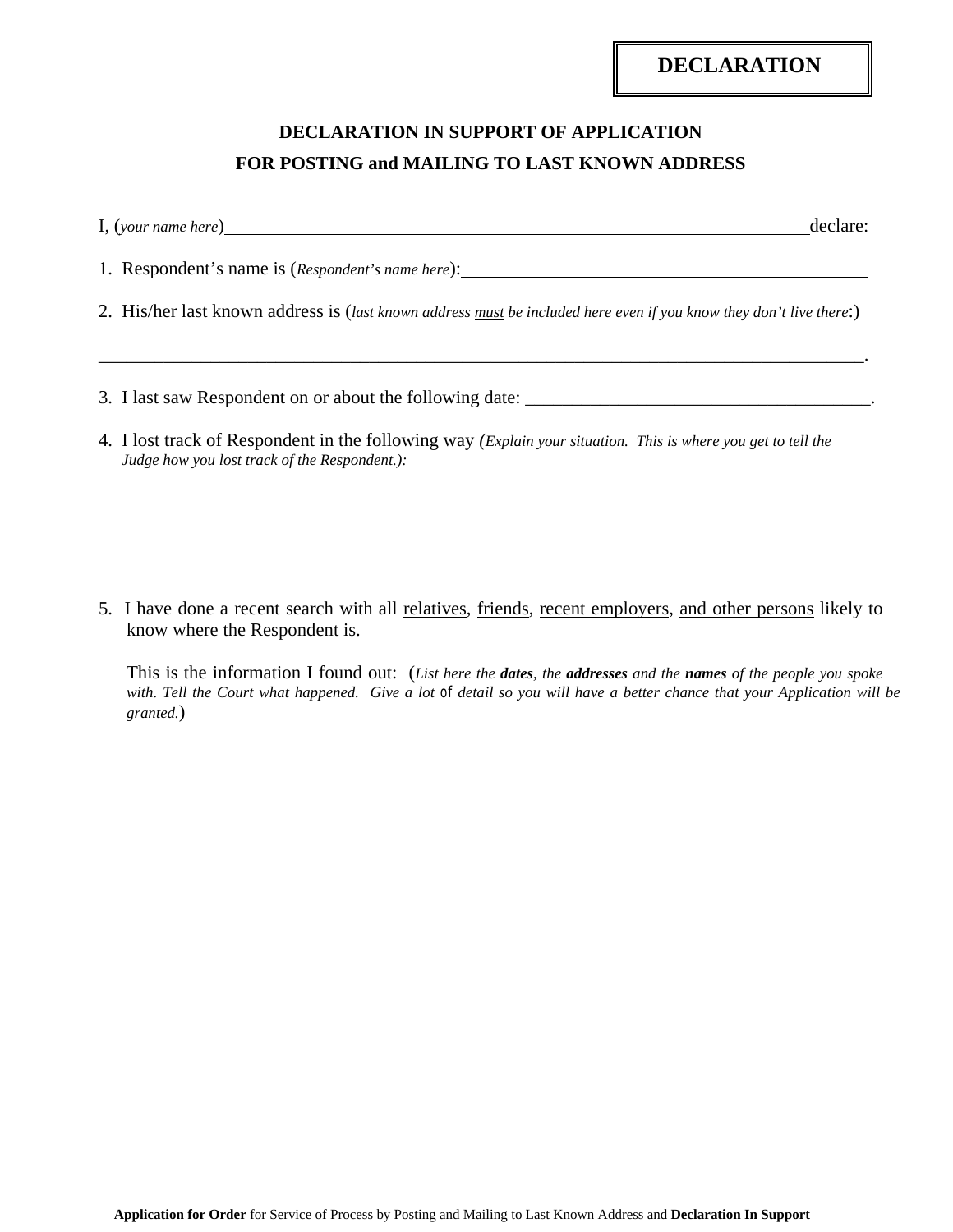6. I also did a recent search of public records, telephone directories, tax records and Department of Child Support Services and Department of Election Records (at City Hall). This is the information I found out: (*Again, give a lot of detail, including the dates and the places you looked*).

The result was:

7. On (*date*): \_\_\_\_\_\_\_\_\_\_\_\_\_\_\_\_\_\_\_\_\_\_\_\_, I checked the telephone directory or called directory

assistance for the city (or cities) of:

The result was:

8. On (*date*): \_\_\_\_\_\_\_\_\_\_\_\_\_\_\_\_\_\_\_\_\_\_\_\_, checked the tax records and Department of Election records at City Hall.

The result was: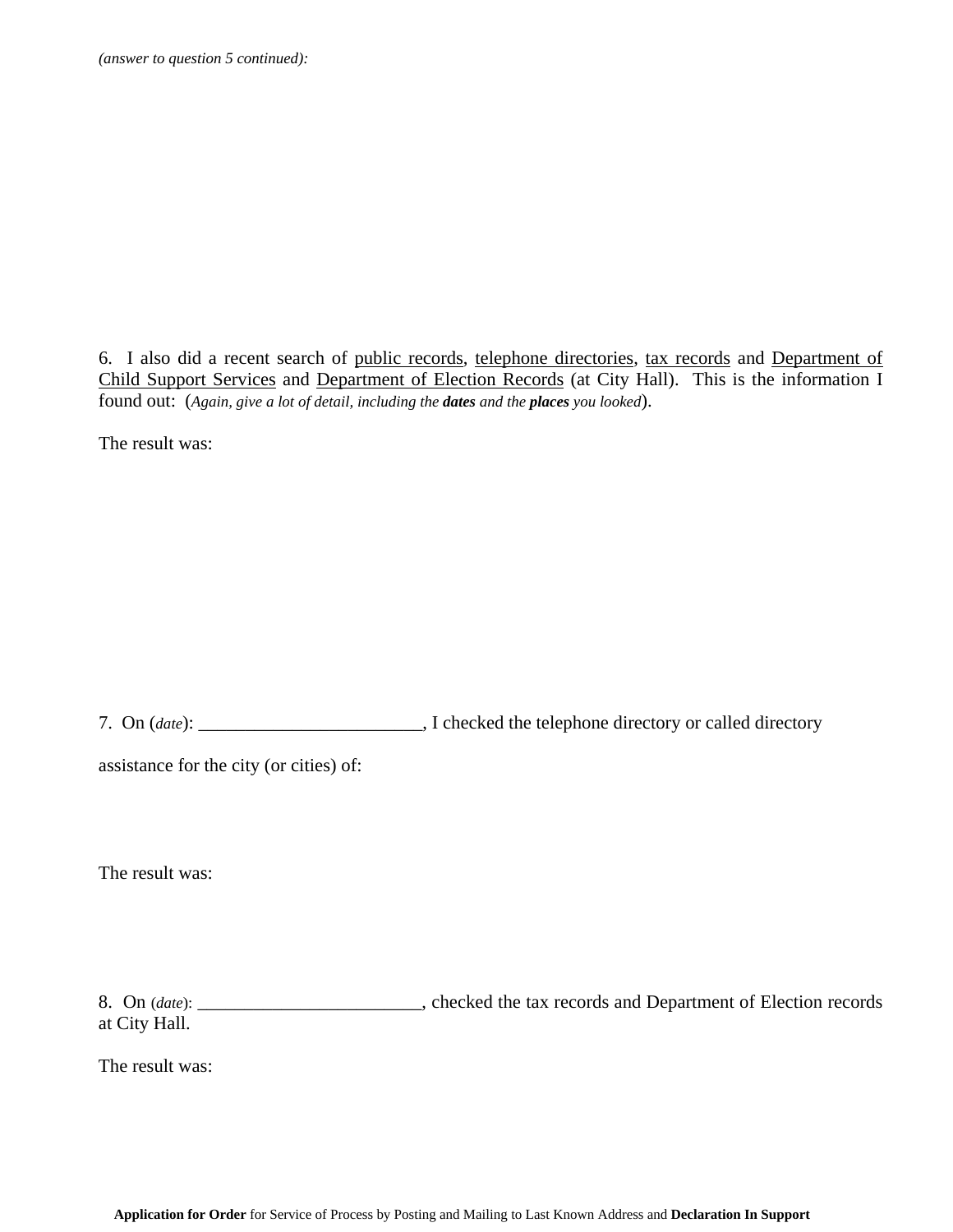9. I also called the Department of Child Support, located at 617 Mission Street. They told me the following:

10. I also looked in these other places or spoke to these other people:

I declare under penalty of perjury under the laws of the State of California that the above is true and correct.

| Date: |                   |                                                                                |  |
|-------|-------------------|--------------------------------------------------------------------------------|--|
| Name: |                   | Signature:<br>In Pro Per                                                       |  |
|       | <b>Print Form</b> | <b>Clear Form</b>                                                              |  |
|       |                   | To protect your privacy, always clear your data from a form before closing it. |  |